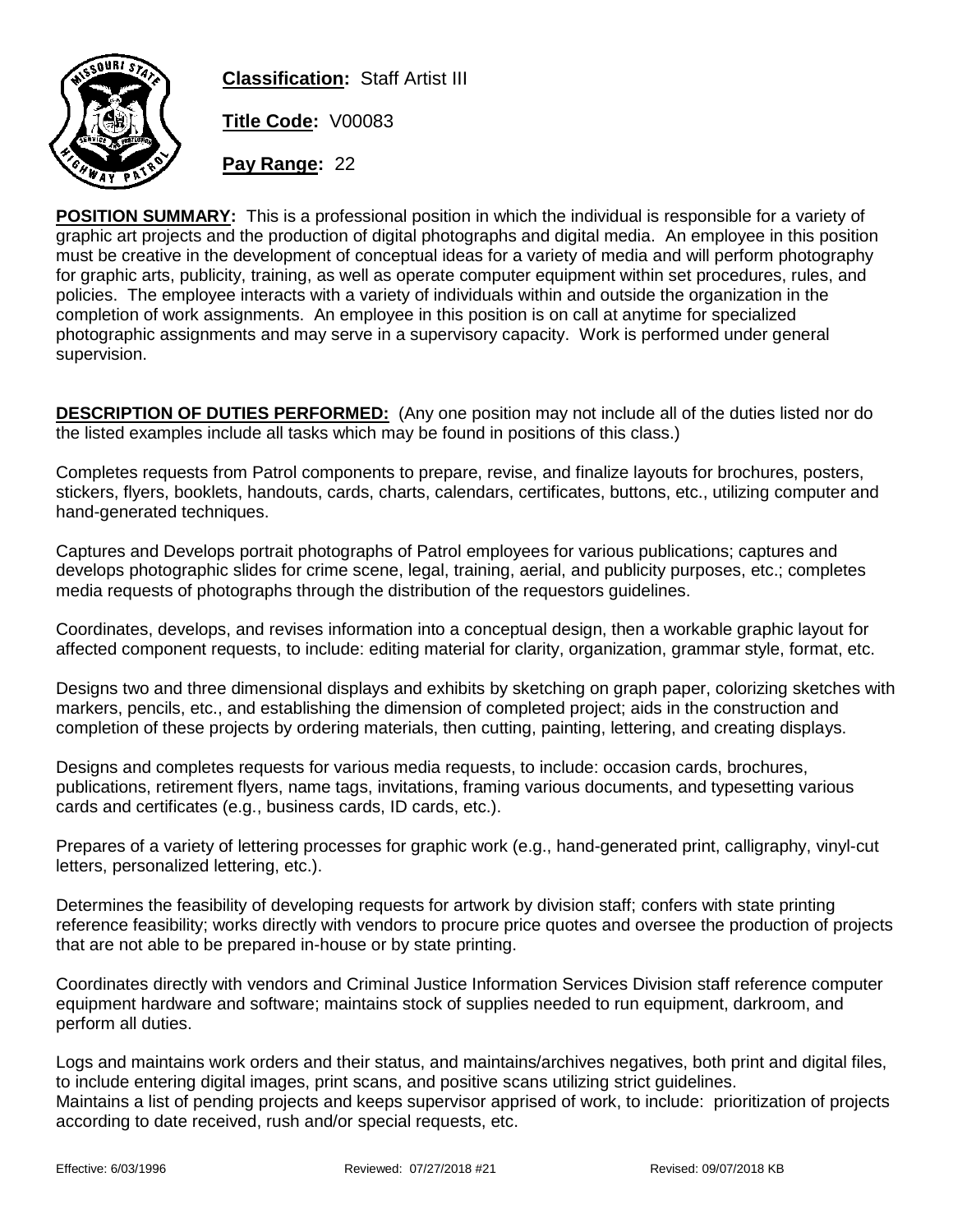## **Classification:** Staff Artist III **Page 2**

Operates and maintains a variety of artist's tools, (e.g., pencils, markers, acrylic and tempera paint, pen, ink, xacto knife, box knife, paper cutter, scissors, ruler, t-square, light board, framing gun, pica ruler, opaque pen, hole puncher, compass, protractor, templates, glues, tape, proportion wheel, burnisher, etc.) and photography, and computer equipment (e.g., studio lights, camera bodies, lenses, artificial lighting, light meters, film and print scanners, small and large format printers, personal computer, printers, telephone, fax machine, scanner, and poster printers, etc.).

Develops routine correspondence from general instruction and serve as the Division Secretary back-up, as needed.

Prepares completed packages for distribution/mailing, as well as orders and maintains all photographic supplies.

Photographs artist's drawings, layouts, and written documents to make off-set printing press plate stencils; enlarges color photographs using computer-imaging processing; as well as color separations for pre-press settings for publications of photographs.

Completes laser engraving requests for all materials including granite, plastic, acrylic, metal, and wood, to include making proper laser adjustments for each type of material.

Creates and maintains a teaching curriculum for photography school; to include: lectures, student study guides, tests, practical assignments, portfolios, as well as curriculum content on digital camera settings and operation of digital cameras under various lightings and shooting conditions.

Completes of reports of evidence received for analysis.

Performs routine maintenance on laser engraver, as well as routine camera and photographic equipment maintenance.

May act as lead Staff Artist in conjunction with project management and mentoring junior staff in technical expertise, graphic art/photography principles, and best practices.

Performs other related duties as assigned.

**REQUIRED KNOWLEDGE, SKILLS, AND ABILITIES:** Thorough knowledge of current graphic art methods and the general principles of lay-out and design.

Thorough knowledge of the principles and techniques of computer graphics.

Thorough knowledge of the various kinds of paper, ink, color matching systems, and chemicals used in duplicating work.

Thorough knowledge of preparation of artwork for printing and printing press production.

Thorough knowledge of color harmony and lettering techniques.

Thorough knowledge of the basic skills of the qualities and adaptability of the various photographic equipment and materials utilized.

Thorough knowledge of the standard practices of still photography, including posing of subjects, exposure and ability to download digital files.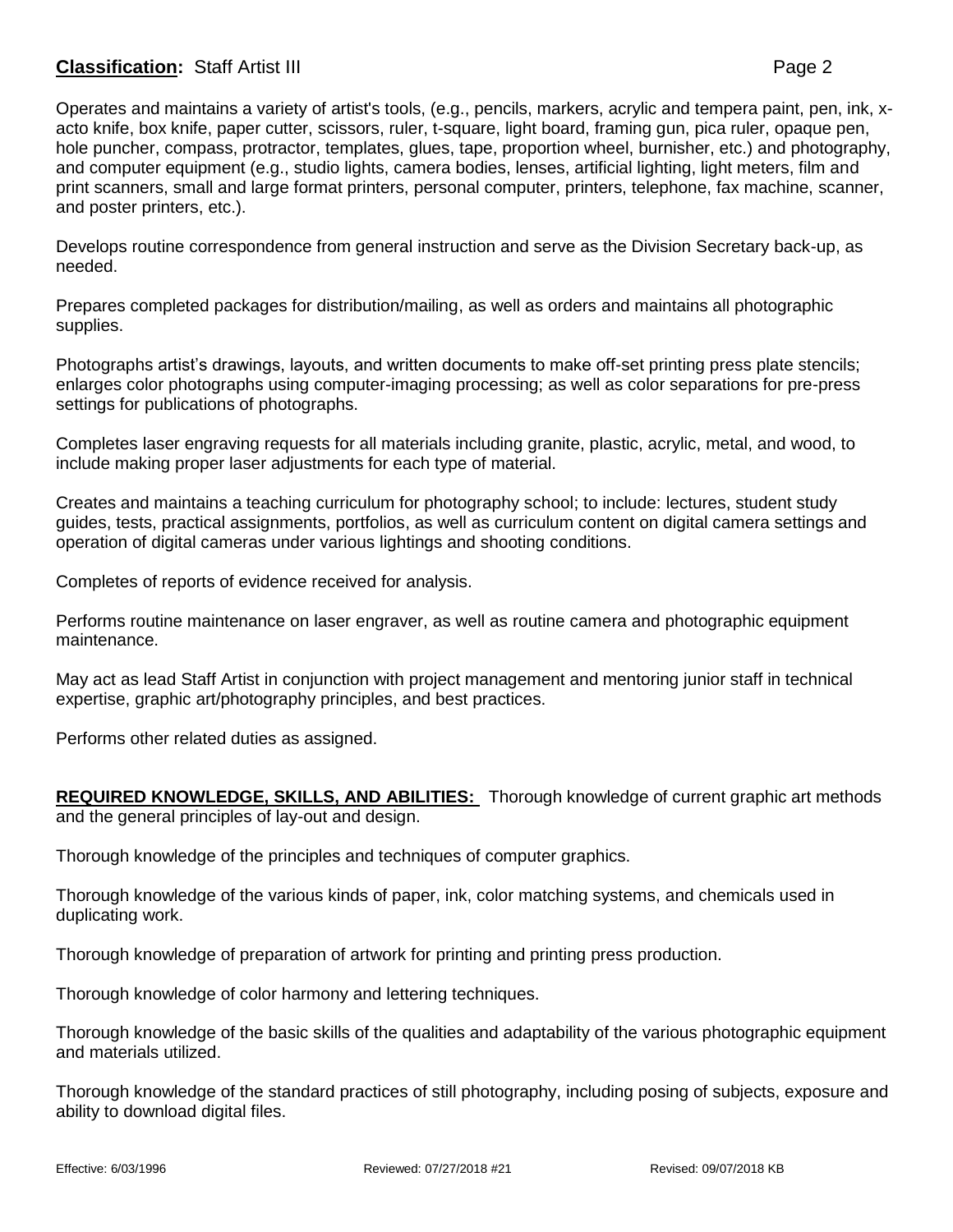## **Classification:** Staff Artist III **Page 3**

Thorough knowledge of the basic procedures involved in digital imaging using the latest Adobe Design Suite Program, Corel Draw Graphic Suite Programs, Microsoft Office, Content Manager, and PhotoGrav Programs in the Windows platform.

Possess successful time management techniques.

Possess good organizational skills.

Ability to utilize a variety of computer software packages for both PC and MAC (e.g., Acrobate Pro, Adobe Creative Suite CS4, Indesign, Photoshop, Illustrator, Pagemaker, CorelDraw, MS Word, Excel, PowerPoint, Desk Scan, etc.).

Ability to use lights, photographic filters, cameras, light meters, diffusers, radio transmitters and other photographic equipment.

Ability to take quality photographic exposures under extreme variances of lighting conditions.

Ability to deal with internal and external computer staff in a professional and effective manner to expedite resolution of hardware and software problems.

Ability to work closely with requesting source in the preparation, revision, and final publication of graphic art projects.

Ability to develop conceptual formats with limited information and direction.

Ability to prepare graphic art projects utilizing a variety of lettering techniques.

Ability to use artist's tools and office equipment as detailed in the description of duties.

Ability to learn how to make decisions about the feasibility of in-house versus outside art projects and correctly pursues the completion of subcontracted work.

Ability to learn assigned clerical tasks within a reasonable time, to adhere to prescribed routines, and to develop some skill in the operation of office equipment.

Ability to transport and assemble photographic equipment as required.

Ability to perform minor, routine maintenance on cameras, laser engraver, scanners, printers, and other photographic equipment.

Ability to photograph subject matter in accordance with the directions received.

Ability to accurately maintain work records and generate statistics as requested.

Ability to handle several projects simultaneously and complete work with differing demands in an efficient and timely manner.

Ability to scan original negatives and prints for archiving, storing originals in archival materials.

Ability to enter images into archival software for later use, such as distribution.